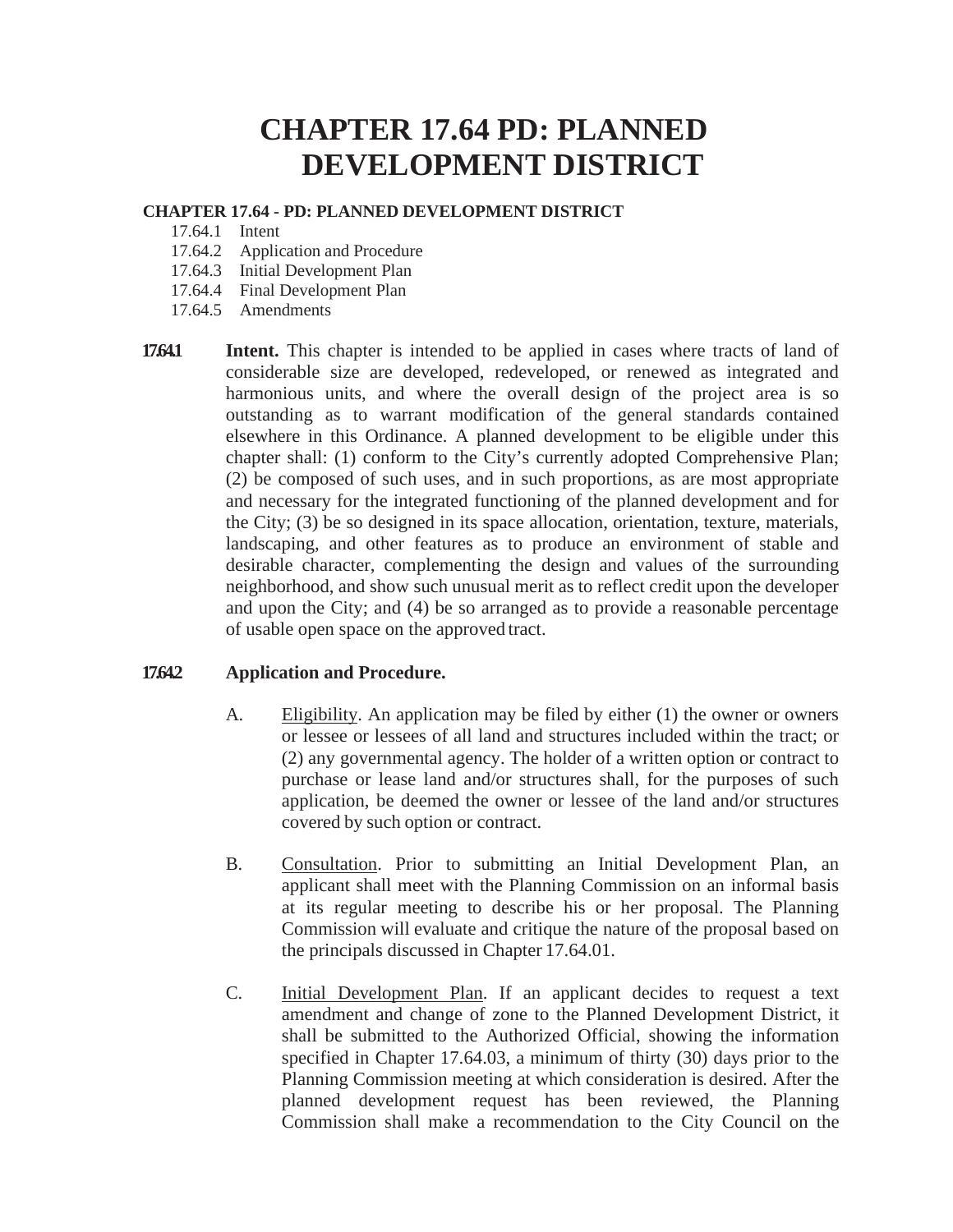requested text amendment and change of zone. The City Council shall then act to approve or deny the request.

The text amendment and change of zone request are subject to the requirements specified in Chapter 17.92. No building permit shall be issued within the development until the final development plan is approved and the plat is filed.

- D. Final Development Plan. Prior to obtaining building permits for construction on any lots in the Planned Development District, the applicant shall present a final development plan showing the information specified in Chapter 17.64.04 to the Planning Commission, who shall have the sole authority to approve, deny, or amend the plan.
- E. Amendments.
	- 1. Major Amendments. Major amendments to the initial and/or final development plan shall be approved as a text amendment to this Ordinance in conformance with Chapter 17.92.
	- 2. Minor Amendments. Minor amendments to the final development plan shall be submitted to the Authorized Official on a copy of the final development plan showing the requested changes. The Authorized Official may then approve the change in writing if he/she deems it appropriate and in compliance with the Comprehensive Plan and all relevant laws.
- **17.64.3 Initial Development Plan.** The Initial Development Plan shall include the following information:
	- A. The subdivision name, the legal description, and the individual project name (if any).
	- B. A preliminary subdivision plat in compliance with the City's adopted land subdivision regulations, including contoured site plans.
	- C. The proposed development scheme showing the following information:
		- 1. Size, location, and dimensions of all proposed buildings and structures.
		- 2. A list and description of all proposed principal land uses that will be conducted within each building orstructure.
		- 3. Off-street parking lot arrangement designating all proposed parking spaces and off-street loading spaces.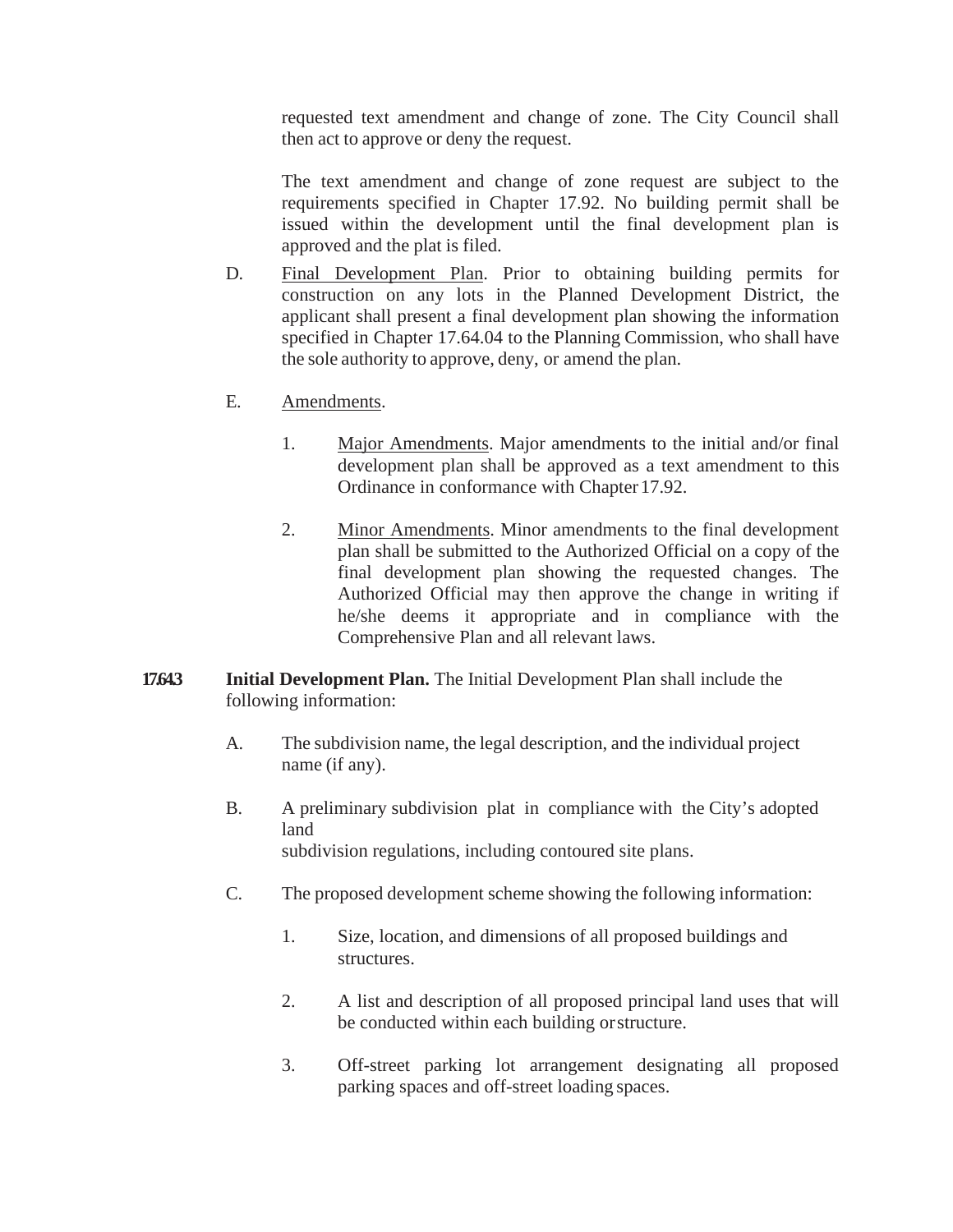- 4. The proposed minimum Lot Area, Yard, and Height Regulations for each principal land use.
- 5. Proposed design features illustrating compatibility to the surrounding environment and neighborhood.
- 6. The location and general description of any openspaces.
- 7. Anticipated subarea development sequence orphases.
- D. Unless otherwise specifically differentiated on the initial development plan, all development standards shall be the same as those set forth in a designated zoning district, which shall be referenced and set baseline standards for each subarea as part of the final development plan.

## **17.64.4 Final Development Plan.** The Final Development Plan shall include the following information:

- A. Final development plan approval shall expire one (1) year from the date upon which it becomes effective if no work has commenced. Upon written request to the Authorized Official and prior to the final development plan approval expiration date, a time extension for the final development plan approval may be granted.
- B. The final development plan shall show the following information:
	- 1. The subdivision name, the legal description, and the individual project name (if any).
	- 2. Boundaries of the subarea or subareas submitted for approval superimposed on the map of the initial development plan.
	- 3. A subdivision plat of the subarea or subareas submitted for approval in compliance with the City's adopted land subdivision regulations, including contoured site plans.
	- 4. A scale drawing showing the following information will be required:
		- a. Size, location, and dimensions of proposed buildings and structures.
		- b. A list and description of all proposed principal land uses that will be conducted within each building orstructure.
		- c. Off-street parking lot arrangement designating all proposed parking spaces and off-street loading spaces.
		- d. The proposed minimum Lot Area, Yard, and Height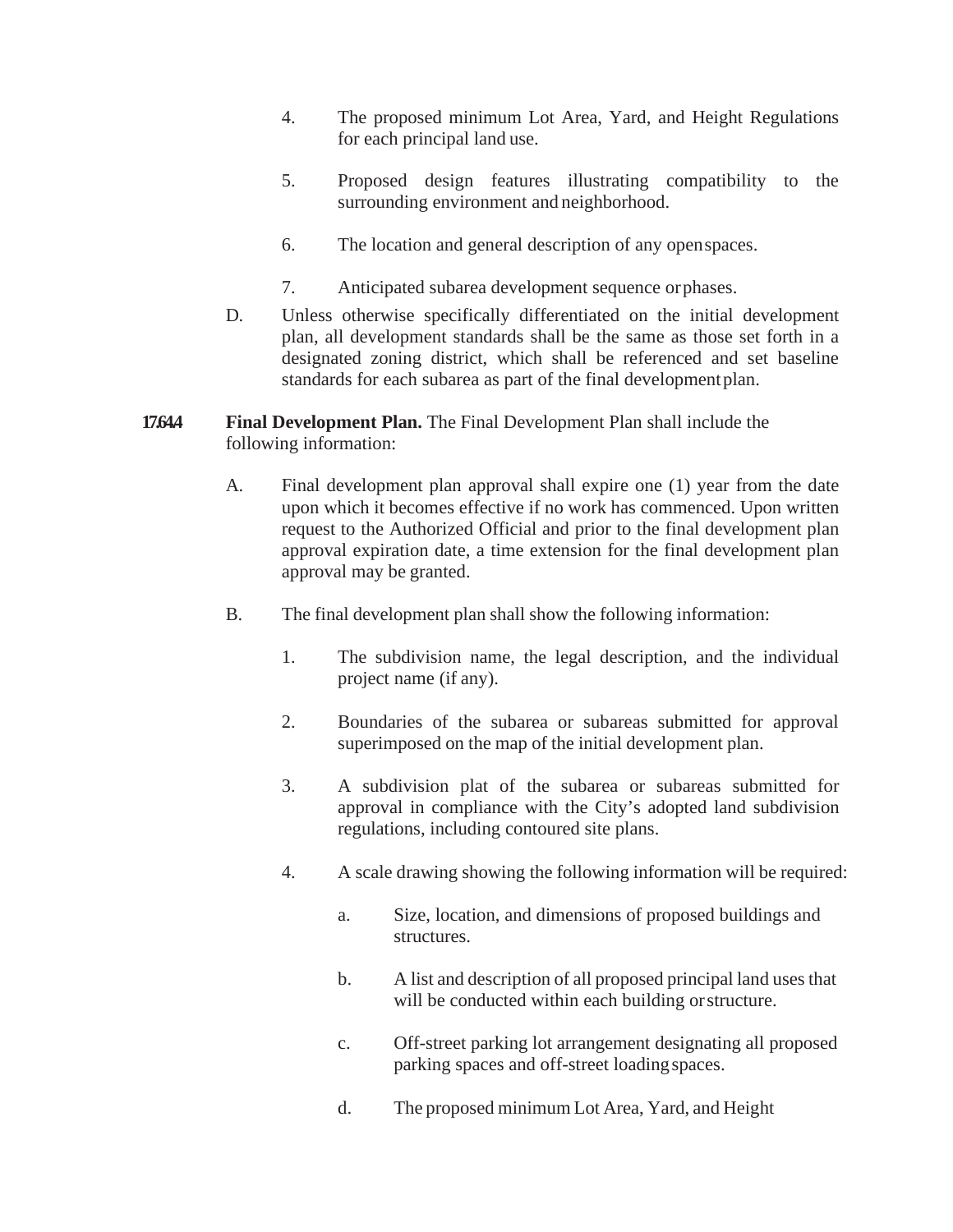Regulations for each principal land use.

- e. Any sidewalks, bikeways, or other recreationalpaths.
- f. Any outdoor lighting, type and location, except for standard street lights provided by theCity.
- g. Landscaping plans showing the type and location of any walls or fences; the placement, size, and species of any trees orshrubs; and berms in areas that will be sod orseeded.
- h. All existing and proposed utilities, drainage ways, water courses and location of above ground existing utilities on adjacent properties.
- i. Curb cuts and all private drives.
- j. Existing principal land uses on adjacent properties and a description of how the proposed development is compatible with those properties.
- k. Documentation of the ownership and maintenance responsibility of any common open spaces, buildings, or structures, including private streets.
- 5. Unless otherwise specifically differentiated on the final development plan, all development standards shall be the same as those set forth in a designated zoning district, which shall be referenced and set baseline standards for each subarea as part of the final developmentplan.

#### **17.64.5 Amendments.**

- A. Major Amendments. The following changes in an initial and/or final development plan are considered major amendments:
	- 1. The addition or removal of any of the principal landuses.
	- 2. Any adjustment to the size and shape of an individual lot's building envelope (increasing the height or reducing the building setback).
	- 3. Any adjustment to a principal land use's minimum Lot Area, Yard, and Height requirements.
	- 4. Any change in the arrangement of or minimum number of offstreet parking spaces and off-street loading spaces.